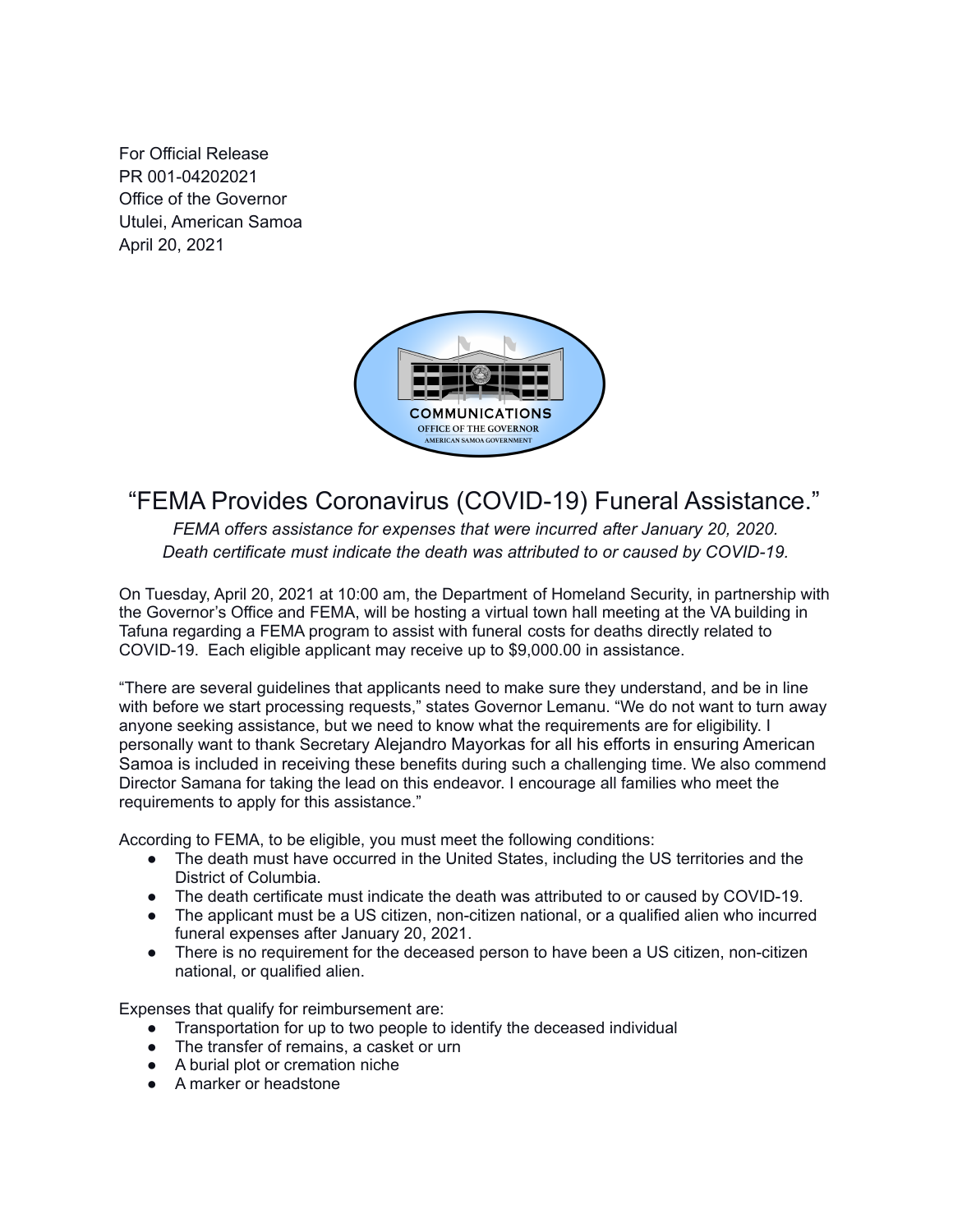- Clergy or officiant services
- The arrangement of a funeral ceremony
- The use of funeral home equipment or staff
- Cremation or interment costs
- Costs associated with producing multiple death certificates

The American Samoa Department of Homeland Security point of contact is Laauli Ifopo and for the Office of the Governor it is Mapu Jamais.

The information that you need to provide for FEMA is listed on the website below.

Please contact the local the American Samoa Emergency Operations Center at 699-3800 for further assistance.

Or visit the FEMA directly online: FEMA.gov/funeral-assistance/faq

## FESOASOANI TUPE MO E NA MALILIU I LE KOVITI-19

O le aso Lua, Aperila 20, 2021, o le a faatautaia ai se fonotaga faapitoa i le nofoaga tutotonu mo Alii ma Tamaitai fitafita ua malolo (Veterans Administration Office) i Tafuna. O lenei fonotaga o se faiga pa'aga a le Ofisa o le Kovana Sili ma le Matagaluega o le Puipuiga o le Saogalemu o le Lotoifale (Department of Homeland Security). O le sini autu, o le talanoaina lea o le fesoasoani tupe mai le FEMA, mo aiga na maliliu nisi o tagata o latou aiga mai le faamai o le Koviti-19.

Na saunoa le Afioga i le Kovana Sili, Lemanu P.S Mauga, e iai aiaiga ma taiala taua e ao ona utagia ae le'i amata oga faagasolo le faatinoina o talosaga mo lea fesoasoani tau tupe. " O le naunautaiga o le Malo, ia agavaa uma tagata o le atunuu i lea fesoasoani, ae tatau ona silafia ta'iala mai le FEMA". Kovana Sili, Lemanu P. S. Mauga.

O le faafetai faapitoa a le Alii Kovana Sili i le Failautusi ia Alejandro Mayorkas ona o lana galuega mae'ae'a sa faatinoina ina ia mafai ai ona aofia Amerika Samoa i lenei feasoasoani tupe a le FEMA aemaise lava i lenei taimi o feagai le lalolagi atoa ma le faamai o le Koviti-19.

E momoli foi le faafetai tele i le Faatonu o le Matagaluega o Puipuiga o le Saogalemu ma le Lotoifale (Department of Homeland Security), Samana Ve'ave'a o le sa taulamua i lenei faamoemoe. O le talosaga a le Malo i tagata uma, ia faaoga lenei avanoa taua e talosaga ai mo se fesoasoani tau tupe mo aiga aafia.

O le sui mai le Matagaluega o le Puipuiga o le Saogalemu o le Lotoifale o le susuga ia Laauli Ifopo, ma o le susuga o Mapu Jamias o le sui o le Ofisa Kovana. O laua o le a gafa ma galuega e fesoasoani atu ile mamalu ole Atunuu e manaomia le fesoasoani e auala atu I lenei porokalama.

Mo i latou e fai talosaga, o aiaiga nei e tatau ona utagia:

- O le na maliu na maliu i totonu o Amerika poo se Territori o Amerikai, faapea ma Columbia.
- E tatau ona manino i le pepa maliu, le mafuaga o le maliu ona o le Koviti-19, po'o auga o le Koviti-19.
- O e agavaa e na'o tagata nuu na soifua ma ola i totonu o Amerika (US Citizen), tagata Amerika (Nationals), tagata o isi atunuu ua faatagaina faaletulafono ona nofomau i totonu o Amerika (qualified aliens), ma ua faamaonia sa faaoga a latou tupe i le taimi o le maliu i tua mai o le aso 20 o Ianuari 2021.